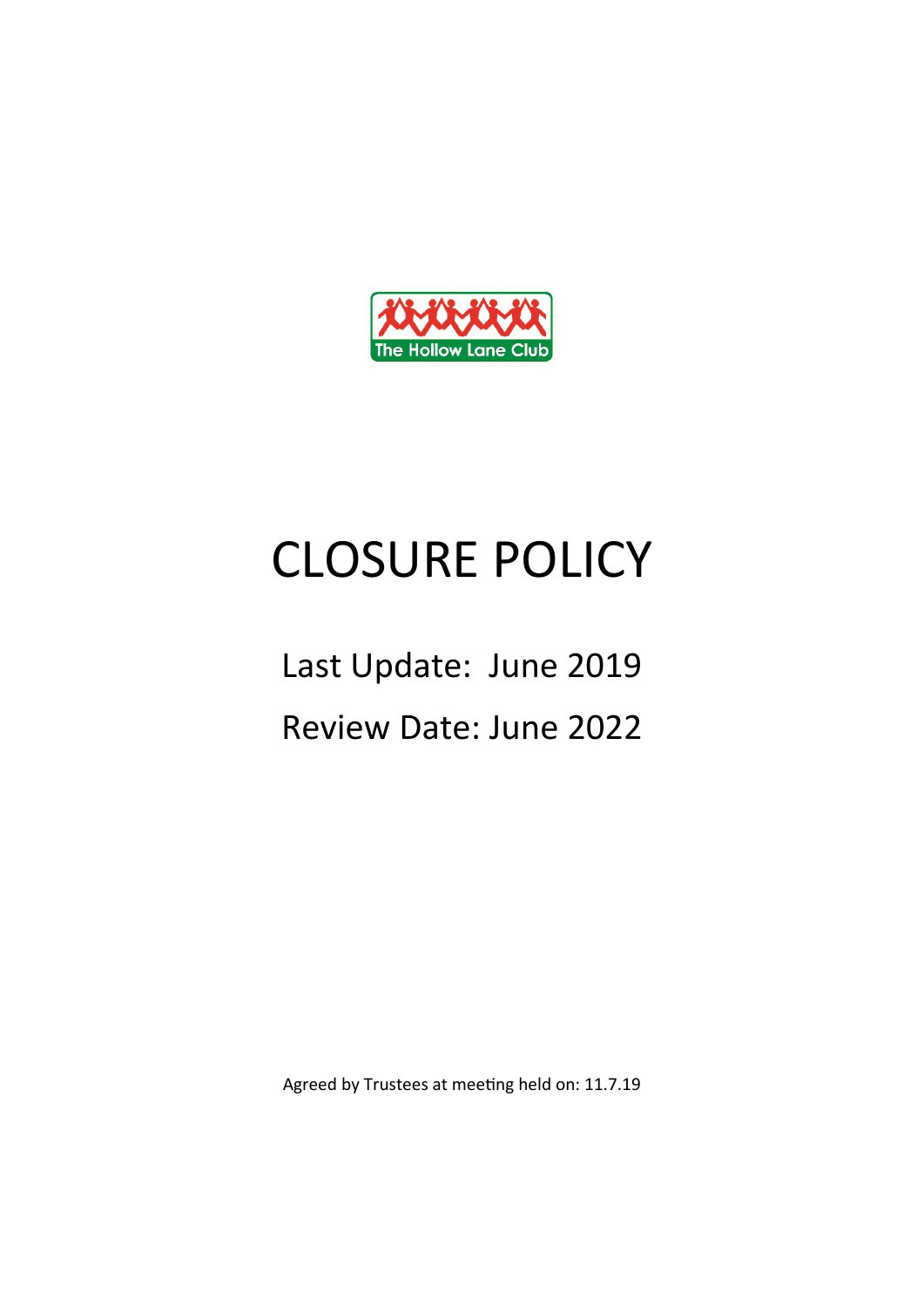

## **Closure Policy**

In the event of disruption caused by adverse weather conditions, staffing issues, site issues etc., the prime concern of the Hollow Lane Club must always be the safety of children/young people and staff.

The decision to close the Club will take account of the safety of all our children/young people and staff, some of whom travel a great distance. We will always endeavour to open the Club as long as it is safe to do so.

If the Club is still running despite other issues the decision as to whether or not to send a child/young person to the Club, however, must be at the discretion of the parent/carer,

The Club appreciates that during adverse weather attendees may arrive later than normal; parents/carers should endeavour to contact the Club to let them know they are on their way if likely to be delayed. The Club recognises there will be isolated instances where families are cut off, even where the clear majority of attendees can get to the Club. In such instances parents/carers should inform the Club that their child/young person is unable to attend. Parents/carers acting on the assumption that the Club would be closed without gaining confirmation, or failing to inform the Club that their child/young person cannot attend may still be charged.

In the event of adverse weather, parents/carers should check to see if the Club is open before travelling to the site by checking our Facebook page or phoning the out of hours number for the club the child/young person attends, details of which are on reminder letters.

If the Club needs to close, we will try and make a decision as early as possible. Parents/carers can make the assumption, that if the school site at which the club is due to run is closed or closes during the day, then the After School Club will be cancelled. If the school site is closed or closes during the day on a Friday any Saturday Club due to run the next day will not run and this will be confirmed via our Facebook page and/or website.

If the Club does open, but extreme weather or other situation develops during the day, we will aim to remain open until the end of the normal day. However this may not always be possible. In which case parents/carers will be contacted and asked to collect their child/young person as soon as possible. Under these conditions we will take verbal permission for their child/children to be collected by a nominated adult.